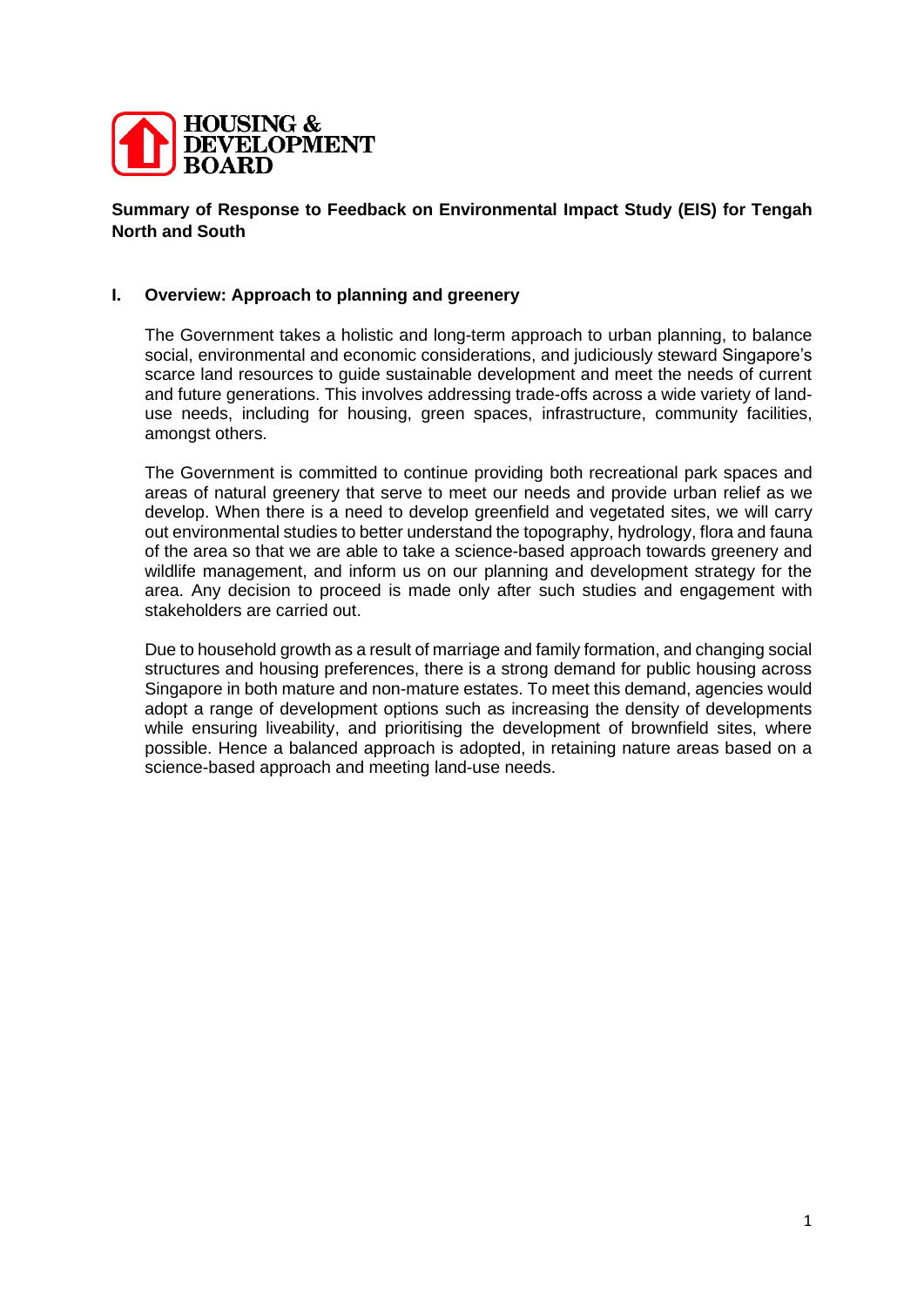## **II. Site context**

The study area for the two EISes within Tengah, is about 226 hectares (ha) (Tengah North: about 166ha; Tengah South: about 60ha) and largely comprises land zoned as 'Residential", "Waterbody" and "Park" under URA's gazetted Master Plan 2019 (see Figure 1).



**Figure 1: Tengah Master Plan 2019**

An Environmental Baseline Study (EBS) was conducted for Tengah from 2016-2017. Since then, HDB has engaged two external consultants to conduct in-depth EISes, one for Tengah North and one for Tengah South (for more details, please see the full reports for [Tengah North](https://www.hdb.gov.sg/cs/infoweb/-/media/doc/RPG/Tengah-North-EIS-Report.pdf?la=en&hash=4969192A8B9DBC51AEFDBDE785C1F425885AC782) and [Tengah South\)](https://www.hdb.gov.sg/cs/infoweb/-/media/doc/RPG/Tengah-South-EIS-Report.pdf?la=en&hash=660A31EF7F2AA3EB9A50CFCEE13CE23BC4D12A19). The purpose is to provide an assessment of the nature and extent of potential environmental and cumulative impacts arising from the upcoming development of the area, and to guide HDB's development plans in a way that would mitigate the potential environmental and cumulative impacts.

The key EIS findings and recommendations are summarised below:

# **Tengah North**

- i. Four main vegetation and habitat types are present within the EIS Study Area:
	- a) abandoned-land forest (57.20ha, 34.4%)
	- b) scrubland and herbaceous vegetation (49.95ha, 30.0%)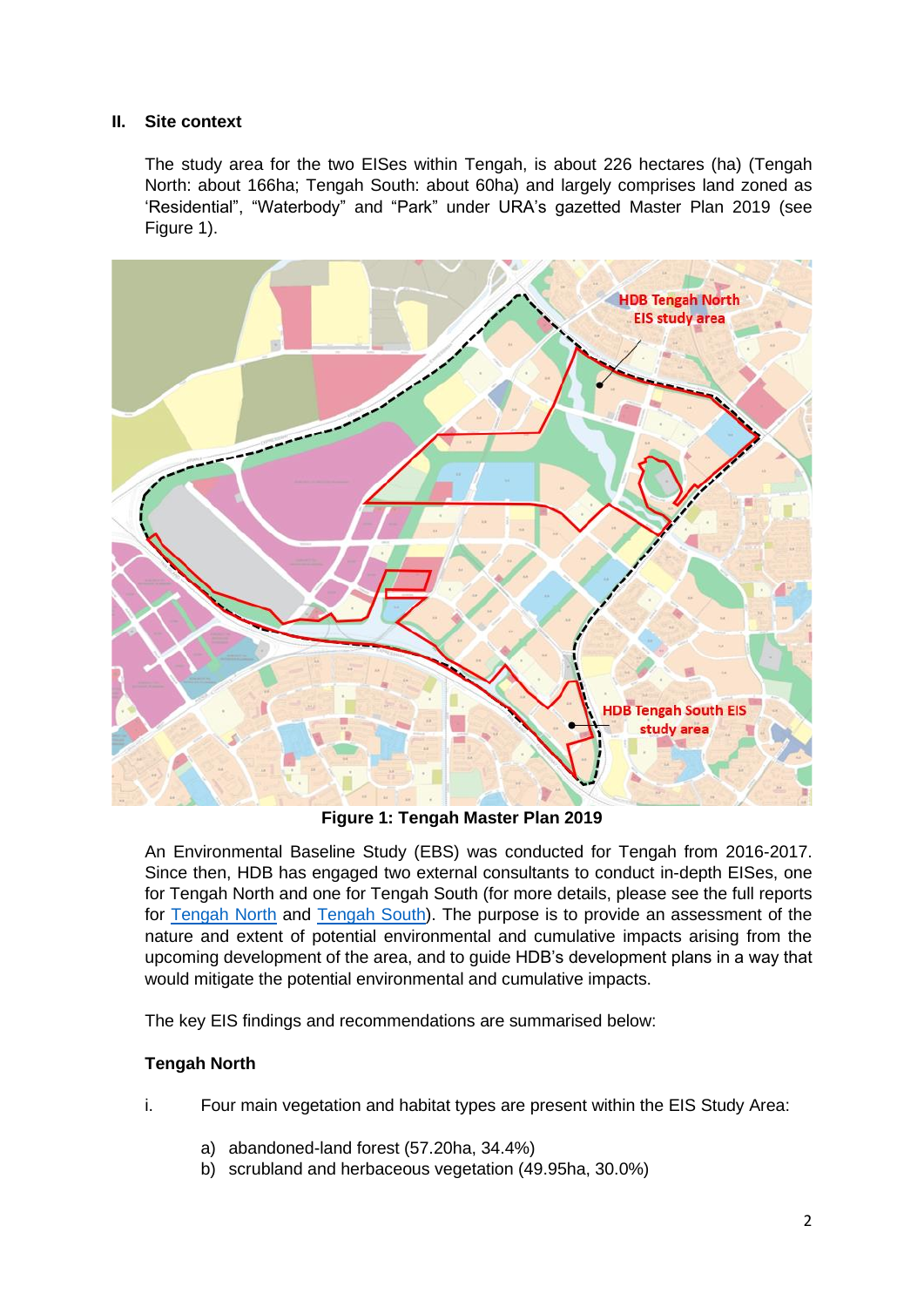- c) waste woodland (45.47ha, 27.3%)
- d) abandoned-land forest with native regeneration (1ha, 0.6%)

The remaining area consists of farms, managed vegetation, cleared land and nonvegetated areas. A variety of waterbodies such as closed canopy forest streams, open-country streams, closed-canopy & semi open-country ponds and open country ponds are present.



**Figure 2: Vegetation and Waterbodies Map**

- ii. Key floristics findings include *Leea angulata, Glochidion zeylanicum var zeylanicum, Ficus apiocarpa* and *Mucuna biplicata* while the faunistic findings include the straw-headed bulbul (*Pycnonotus zeylanicus*), Sunda pangolin (*Manis javanica*) and bamboo bats (*Tylonycteris* spp.).
- iii. Habitats found on site support the populations of these species of Conservation Significance (CS) including providing breeding habitats for species such as the red-wattled lapwing (*Vanellus indicus*) and the blue-winged pitta (*Pitta moluccensis*). The forest streams also provide habitats for aquatic species such as the common walking catfish (*Clarias cf. batrachus*), dwarf wisp (*Agriocnemis nana*) and variable featherlegs (*Copera vittata*).
- iv. Habitats of high ecological value were hence identified, including the abandoned-land forest with native regeneration, abandoned-land forest and closed-canopy streams. Accordingly, a preliminary Recommended Area of Conservation (RAC) that amounts to 68.8 ha (41.5% of the EIS Study Area) was identified. Following intensive consultations and robust discussion with agencies and Nature Groups (NGs), a revised RAC was developed considering the land use limitations, incorporating as much of the area as possible and providing compensatory measures where possible, to amount to 48.9 ha (29.5% of the EIS Study Area). This revised RAC is a protected area as part of Forest Corridor to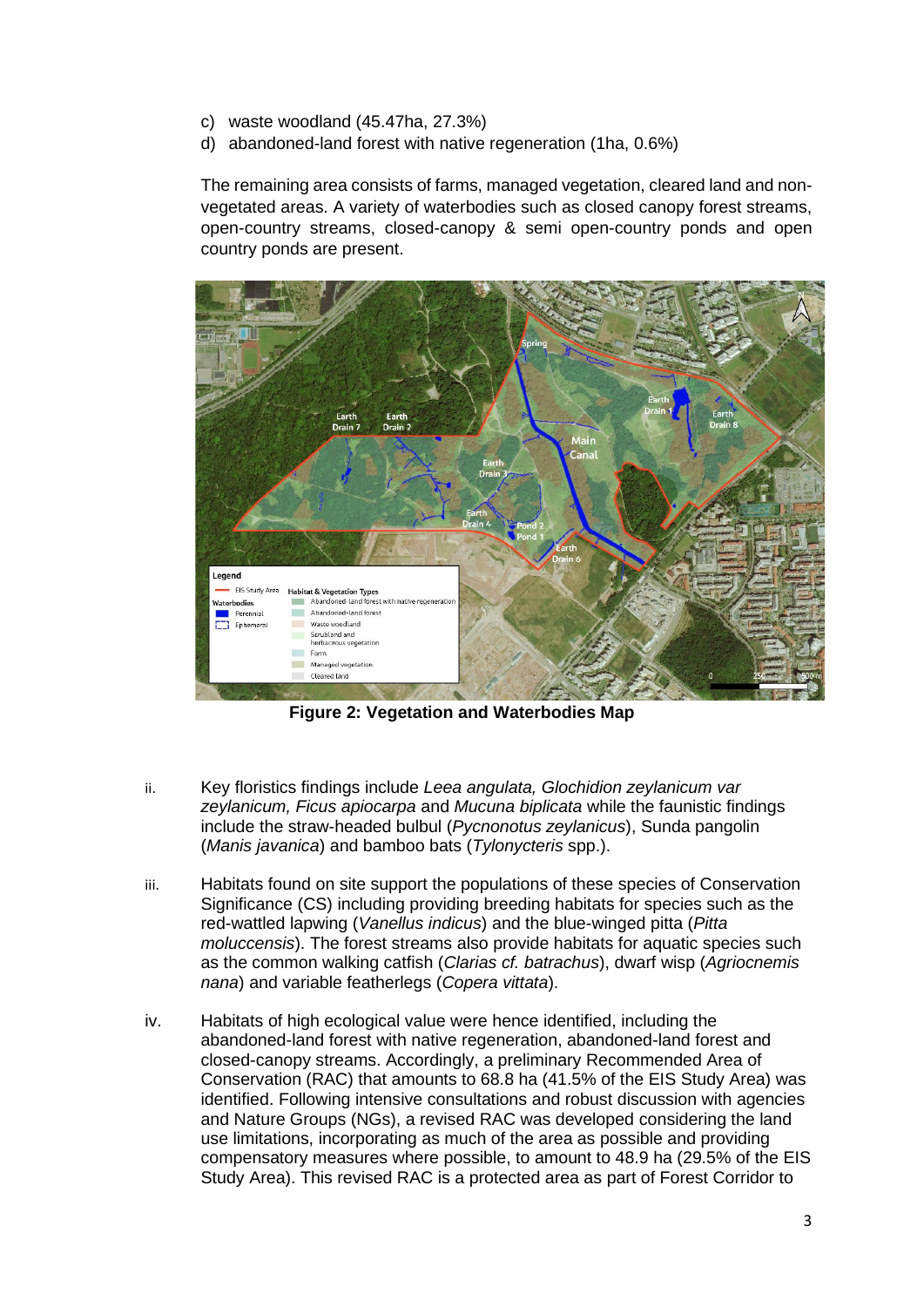### provide a natural habitat and enhance wildlife connectivity across the town towards the Bukit Batok and Bukit Gombak forests.



#### **Figure 3: Recommended Area of Conservation with Summary of Ecological Considerations**

#### Note:

RAC with Temporary Works refers to areas which are required to be cleared, have infrastructure built or used as working space, but which should be revegetated with native species as soon as work was completed.

#### **Tengah South**

- i. Four main vegetation and habitat types are present with the EIS Study Area:
	- a) scrubland and herbaceous vegetation (12.9ha, 21.43%)
	- b) waste woodland (10.59ha, 17.59%)
	- c) abandoned-land forest (9.51ha; 15.8%)
	- d) mixed forest habitat (2.15 ha; 3.25%).

The remaining areas are covered by farms, managed vegetation, and other nonvegetation area such as construction area and infrastructure.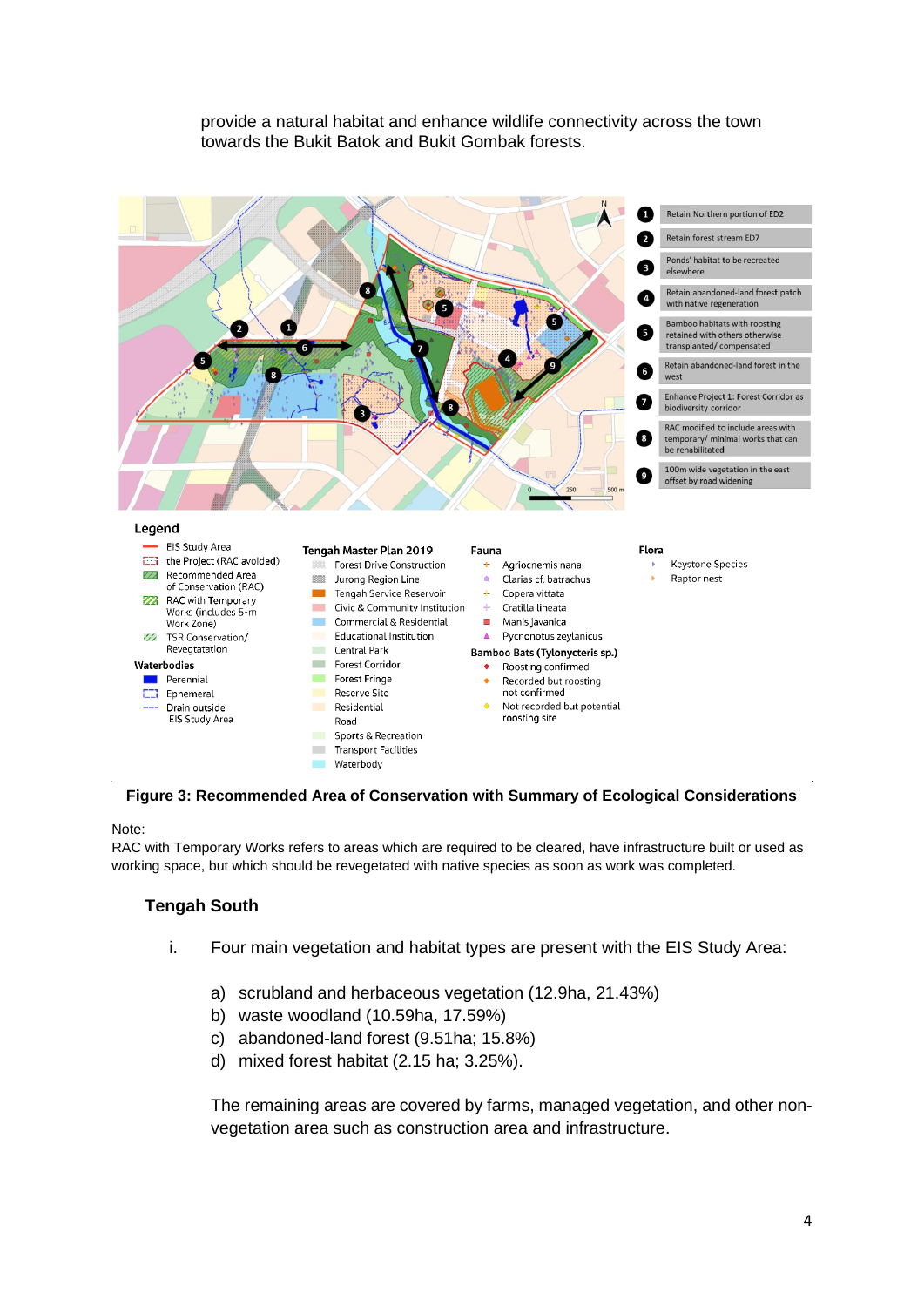

**Figure 4: Vegetation and Waterbodies Map**

- ii. Key floristics findings include *Ficus stricta, Ardisia elliptica, Dacryodes cf. costata* and *Tarenna fragrans, Glochidion zeylanicum var. zeylanicum* while the faunistic findings include Malay staff sergeant (*Athyma reta moorei*), Asian softshell turtle (*Amyda cartilaginea*), and straw-headed bulbul (*Pycnonotus zeylanicus*), Sunda pangolin (*Manis javanica*)
- iii. Two areas of high conservation value were identified within the Project Site. The singular specimen of *Dacryodes cf. costata (*TE3493), along with its recommended Tree Protection Zone (TPZ), and the linear strip of habitat abutting the PIE on the western section of the Southern Tengah were delineated as a Recommended Area of Conservation (RAC). In total, the RAC occupies 3.22ha (5.35%) of the Southern Tengah (see Figure 2)



**Figure 5. Recommended Area of Conservation (RAC)**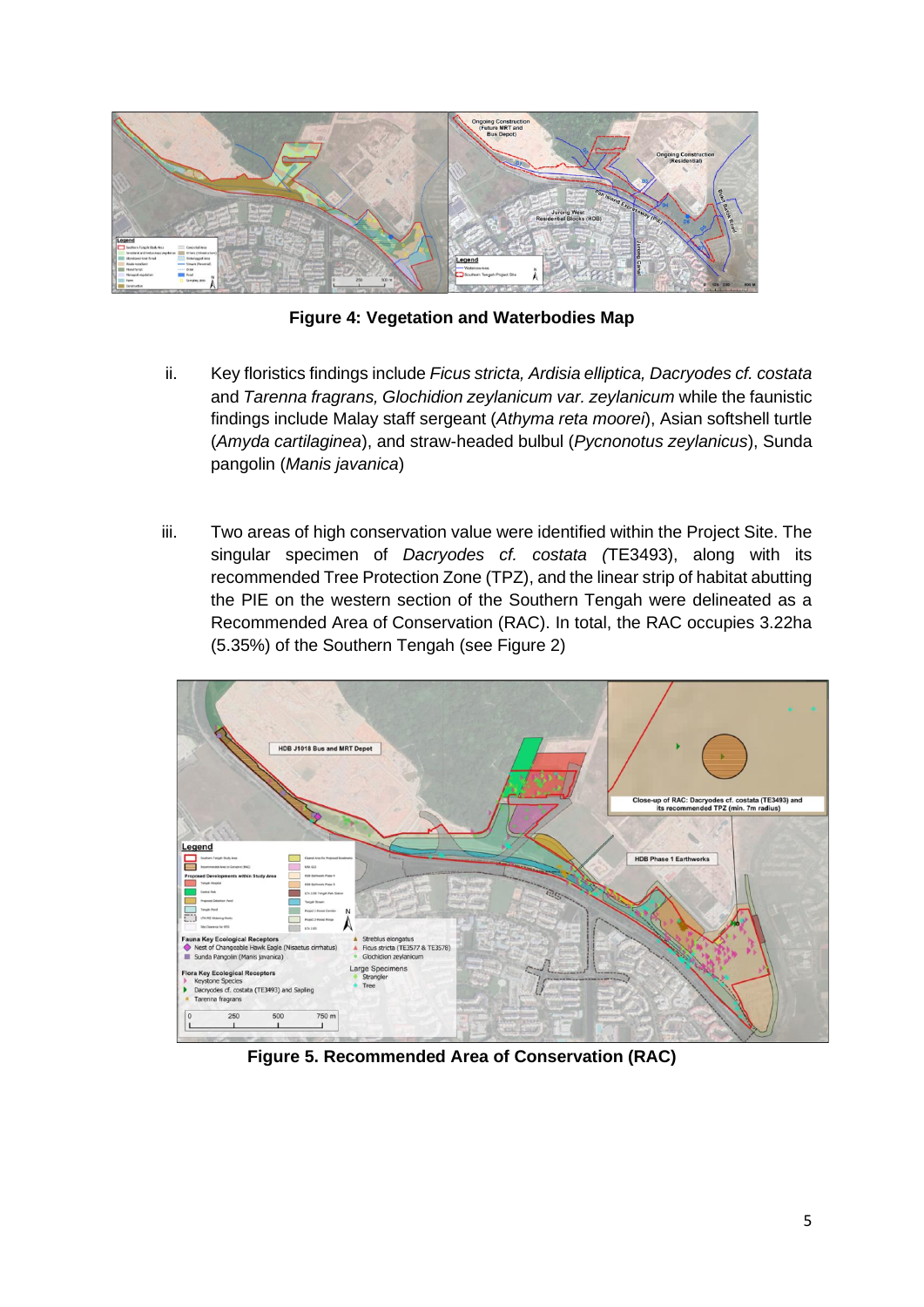### **III. Engagement with stakeholders**

Together with NParks, LTA, JTC, PUB and URA, HDB carried out several engagements with Nature Groups. These sessions provided opportunities for the various parties to come together to share their perspectives and reach a common understanding on Singapore's land-use needs and challenges, and to co-create solutions to address the various concerns.

### **IV. Feedback received**

The EIS reports were also published online for public feedback from 5 Nov 2021 to 3 Dec 2021. In total, we received 12 and 4 responses for Tengah North and Tengah South EIS reports respectively via HDB's feedback channels.

We value the feedback from our partners and members of the public and have considered every suggestion that has been submitted. Many have voiced concerns on the general loss of habitat and vegetation, worsening climate change, as well as the importance of Tengah to the ecological connectivity between the Western Catchment and Central Catchment Nature Reserve in Singapore. There were also suggestions to retain more forested area within Tengah and Bukit Batok towns.

## **V. Responses to feedback**

We have always been mindful of the need to develop housing areas sensitively, to mitigate potential environmental impact. Taking into consideration the EIS findings and all the feedback we have received, HDB and NParks are studying the possibility of conserving the RACs as natural green areas, in addition to the approximately 140ha of natural green and park areas that have been safeguarded in URA's Master Plan.

To establish long term connectivity from the Western Catchment to Tengah, NParks has also been working with agencies to create or enhance the connectivity between Western Catchment and Central Catchment Nature Reserves (CCNR) through Tengah. Specifically, for connectivity towards the CCNR, there were suggestions to have an ecolink across the Brickland Road/Bukit Batok Road junction in Tengah North so that wildlife can use them to cross the roads safely. There are some challenges to overcome for this connection as this is a major road junction also located next to the overhead North-South Line MRT viaducts as well as underground infrastructure and services. HDB, NParks, LTA and URA are currently studying this connection and other possible means for ecological connectivity in this area.

In addition, HDB has adopted several key ideas in essence, and the measures include:

**A) Retention of the existing closed-canopy forest streams in Tengah North**: HDB recognises the importance of retaining a large area as habitat for flora and fauna as well as establishing the eco-corridor through the northern part of Tengah. Hence HDB is working closely with the agencies to review the land use plan to enlarge the nature areas, to avoid developing the RAC and to retain the existing forest streams, together with their catchment areas as much as possible (subject to ensuring that the prevailing hydraulic conveyance requirements can be met and ensuring that no flood risks will arise from the retention), as these habitats are uncommon and important for threatened aquatic fauna found in these streams.